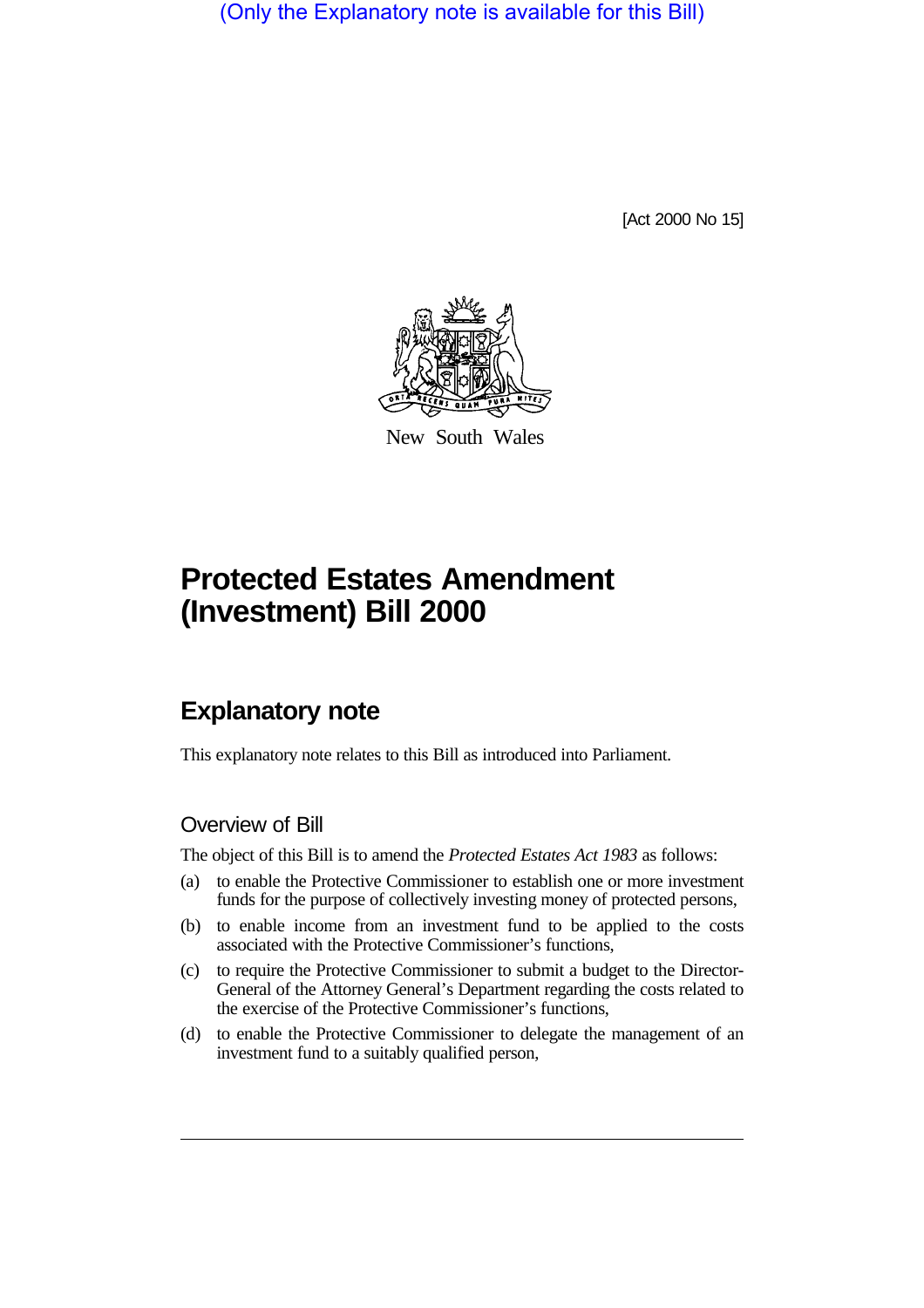Protected Estates Amendment (Investments) Bill 2000 [Act 2000 No 15]

Explanatory note

- (e) to enable the Protective Commissioner to invest money forming part of a protected person's estate in any real estate in addition to being able to invest such money in accordance with the *Trustee Act 1925*,
- (f) to enable the Protective Commissioner to otherwise invest money forming part of a protected person's estate in a form of investment preferred by the protected person,
- (g) to enable the Protective Commissioner, after the death of a protected person, to complete certain transactions to which a protected person was a party,
- (h) to absolve the Protective Commissioner, and any person acting under the direction of the Protective Commissioner, from personal liability for anything done or omitted in good faith for the purpose of executing the Principal Act or any other Act.

### Outline of provisions

**Clause 1** sets out the name (also called the short title) of the proposed Act.

**Clause 2** provides for the commencement of the proposed Act on a day or days to be appointed by proclamation.

**Clause 3** is a formal provision giving effect to the amendments to the *Protected Estates Act 1983* set out in Schedule 1.

## **Schedule 1 Amendments**

### **Investment funds**

**Schedule 1 [13]** substitutes Part 4 of the Principal Act. The proposed Part (proposed sections 52–59) provides for the matters referred to in paragraphs (a)–(c) of the overview above.

Proposed section 52 retains the provisions of the current section 53 of the Act, namely that balances to the credit of all current accounts in the trust fund form one common fund, unless a current account is jointly held by the Protective Commissioner and another person and that other person objects to the balance in that account forming part of the common fund.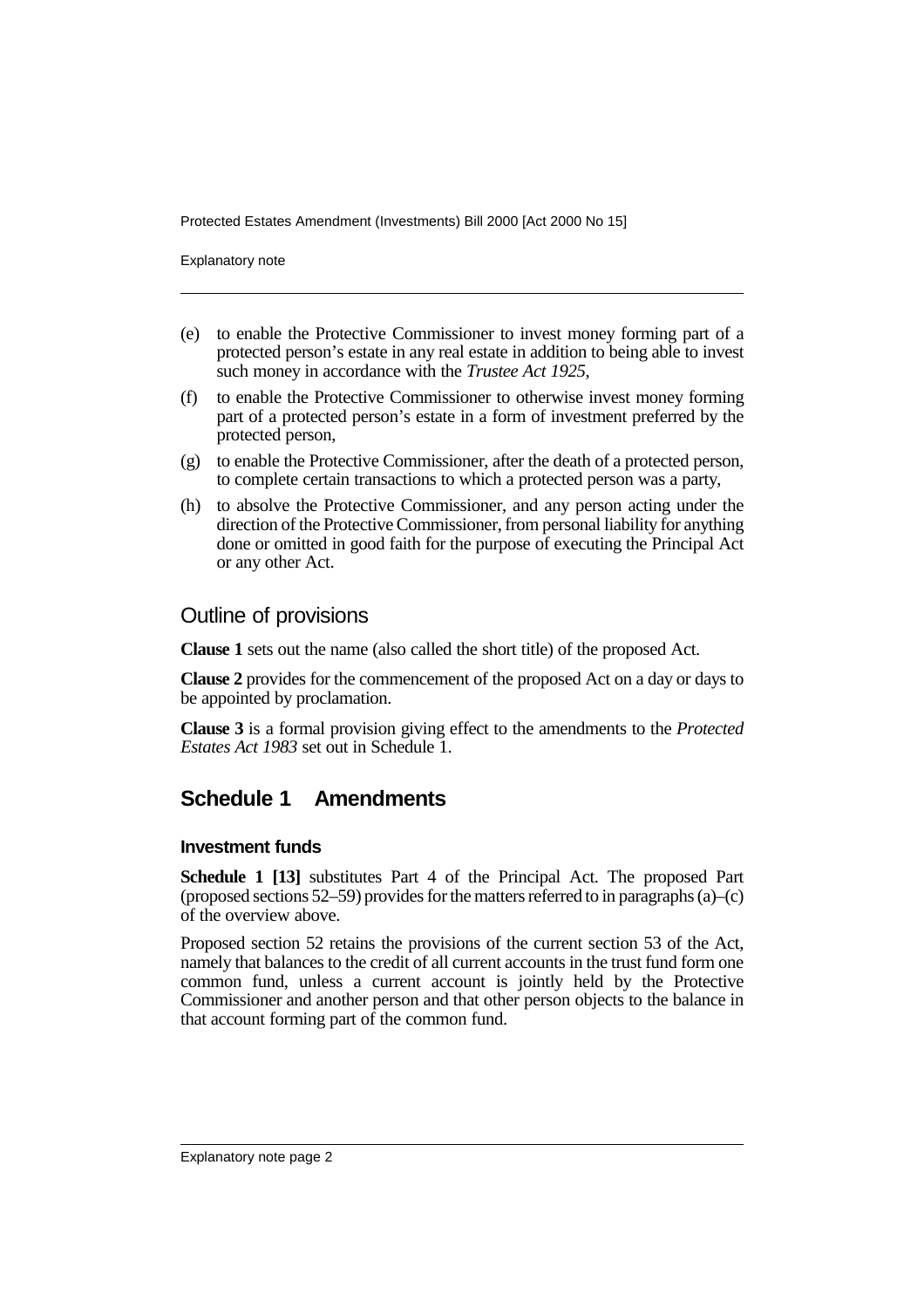Protected Estates Amendment (Investments) Bill 2000 [Act 2000 No 15]

Explanatory note

Proposed section 53 enables money in the trust fund to be invested:

- (a) in accordance with the *Trustee Act 1925*, in any investment, or
- (b) for an amount not exceeding \$1,000,000, on deposit with the Treasurer for up to 12 months.

Proposed section 54 requires the Protective Commissioner to establish a reserve fund and one or more investment funds for the purpose of investing money as referred to in proposed section 53 (a) and enables the Protective Commissioner to transfer money between the trust fund and an investment fund. The proposed section also enables the Protective Commissioner to determine the classes of investments in which money in an investment fund may be invested and to vary those classes from time to time. The Protective Commissioner is to keep an account with respect to each investment fund.

Proposed section 55 provides for the application of money in an investment fund for the following purposes:

- (a) the making of investments authorised by the proposed Part,
- (b) payments to the reserve fund,
- (c) payment of the Protective Commissioner's costs incurred in the exercise of the Protective Commissioner's functions under the Principal Act and as Public Guardian under the *Guardianship Act 1987*,
- (d) the making of periodic payments to the current accounts from which the fund is derived.

The amount for the payment of the Protective Commissioner's costs is not to exceed an amount approved by the Director-General of the Attorney General's Department having regard to the Protective Commissioner's current budget. Any income, profit or loss in an investment account after such payments are made is to be divided between each current account. Profits and losses are to be divided in proportion to the amounts invested while income is to be divided in proportion to the amounts invested and the period of investment.

Proposed section 56 requires the Protective Commissioner to value each investment fund on the first business day of each month and at such other times as the Protective Commissioner considers necessary given the nature of the particular fund.

Proposed section 57 provides that money in the reserve fund is to be applied for the payment to an investment fund of an amount equivalent to any loss on realisation of any investment made from that fund as well as the payment of any associated costs.